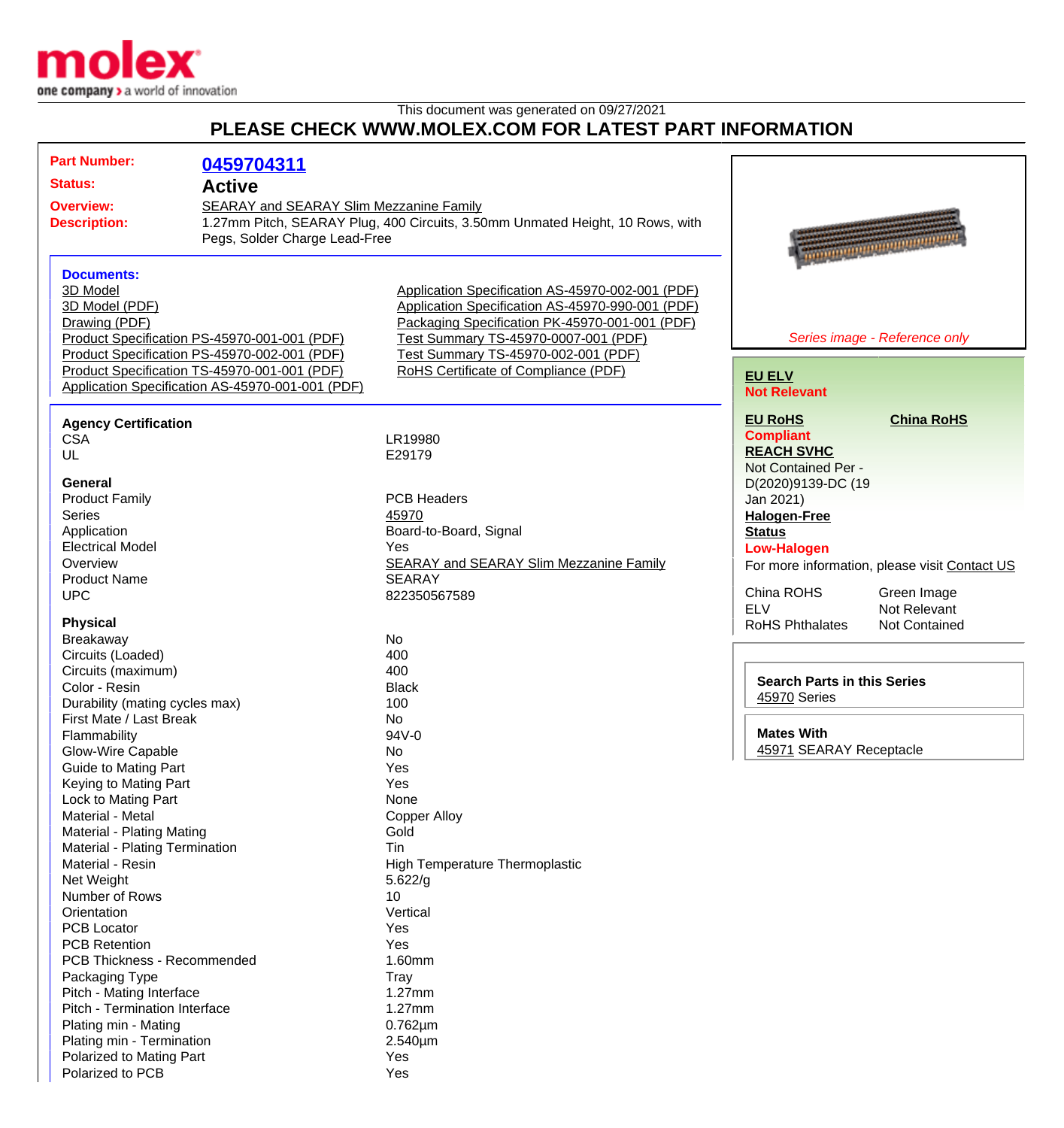| <b>Robotic Placement</b><br>Shrouded<br>Stackable<br>Surface Mount Compatible (SMC)<br>Temperature Range - Operating<br><b>Termination Interface: Style</b><br><b>Unmated Height</b> | Pick and Place Cap<br>No<br><b>No</b><br>Yes<br>$-55^\circ$ to $+125^\circ$ C<br>Surface Mount<br>3.50mm           |  |
|--------------------------------------------------------------------------------------------------------------------------------------------------------------------------------------|--------------------------------------------------------------------------------------------------------------------|--|
| <b>Electrical</b><br>Current - Maximum per Contact<br>Voltage - Maximum                                                                                                              | 2.7A<br><b>240V AC</b>                                                                                             |  |
| <b>Solder Process Data</b><br>Duration at Max. Process Temperature (seconds)<br>Lead-freeProcess Capability<br>Max. Cycles at Max. Process Temperature<br>Process Temperature max. C | 003<br><b>REFLOW</b><br>001<br>260                                                                                 |  |
| <b>Material Info</b>                                                                                                                                                                 |                                                                                                                    |  |
| <b>Reference - Drawing Numbers</b><br><b>Application Specification</b><br><b>Electrical Model Document</b>                                                                           | AS-45970-001-001, AS-45970-002-001,<br>AS-45970-990-001<br>EE-45970-007-007, EE-45970-010-010,                     |  |
| Packaging Specification<br><b>Product Specification</b>                                                                                                                              | EE-45970-015-015, EE-46556-0085-001<br>PK-45970-001-001<br>PS-45970-001-001, PS-45970-002-001,<br>TS-45970-001-001 |  |
| S-Parameter Model                                                                                                                                                                    | SP-45970-007-001, SP-45970-010-010,<br>SP-45970-015-015                                                            |  |
| <b>Sales Drawing</b><br><b>Test Summary</b>                                                                                                                                          | RSD-45970-002-001<br>TS-45970-0007-001, TS-45970-002-001                                                           |  |

## This document was generated on 09/27/2021 **PLEASE CHECK WWW.MOLEX.COM FOR LATEST PART INFORMATION**